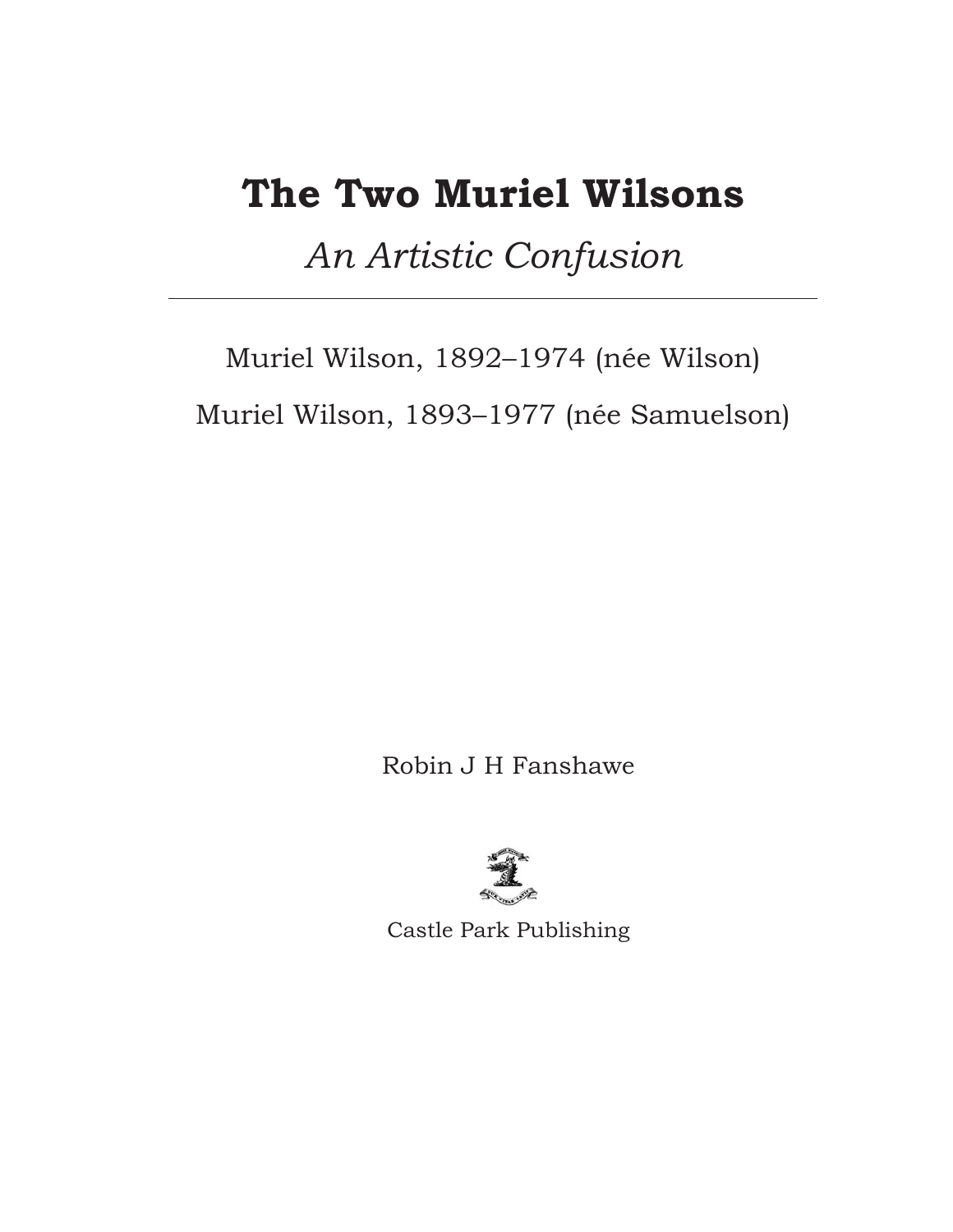A brief account arising out of research into the lives and work of two 20<sup>th</sup> century artists who each bore the same name of Muriel Wilson, who both painted and exhibited at the same time, and who have subsequently become consistently entangled and confused in published media and consequently, on occasions, in the sale room. This work aims to unravel some of the confusion that is perpetuated between the two artists.

First published 2008 © Robin J H Fanshawe

The right of Robin Fanshawe to be identified as the author of this work has been asserted by him in accordance with the Copyright, Designs and Patents Act 1988.

All rights reserved. No part of this publication may be reproduced, stored in a retrieval system, or transmitted in any form or by any means, electronic, mechanical, photocopying, recording or otherwise, without the prior permission of the author

ISBN 978-0-9556626-1-4

British Library Cataloguing in Publication Data: A catalogue record for this book is available from the British Library

Published by Castle Park Publishing

www.fanshawe.org.uk/castlepark

Email: castlepark@fanshawe.org.uk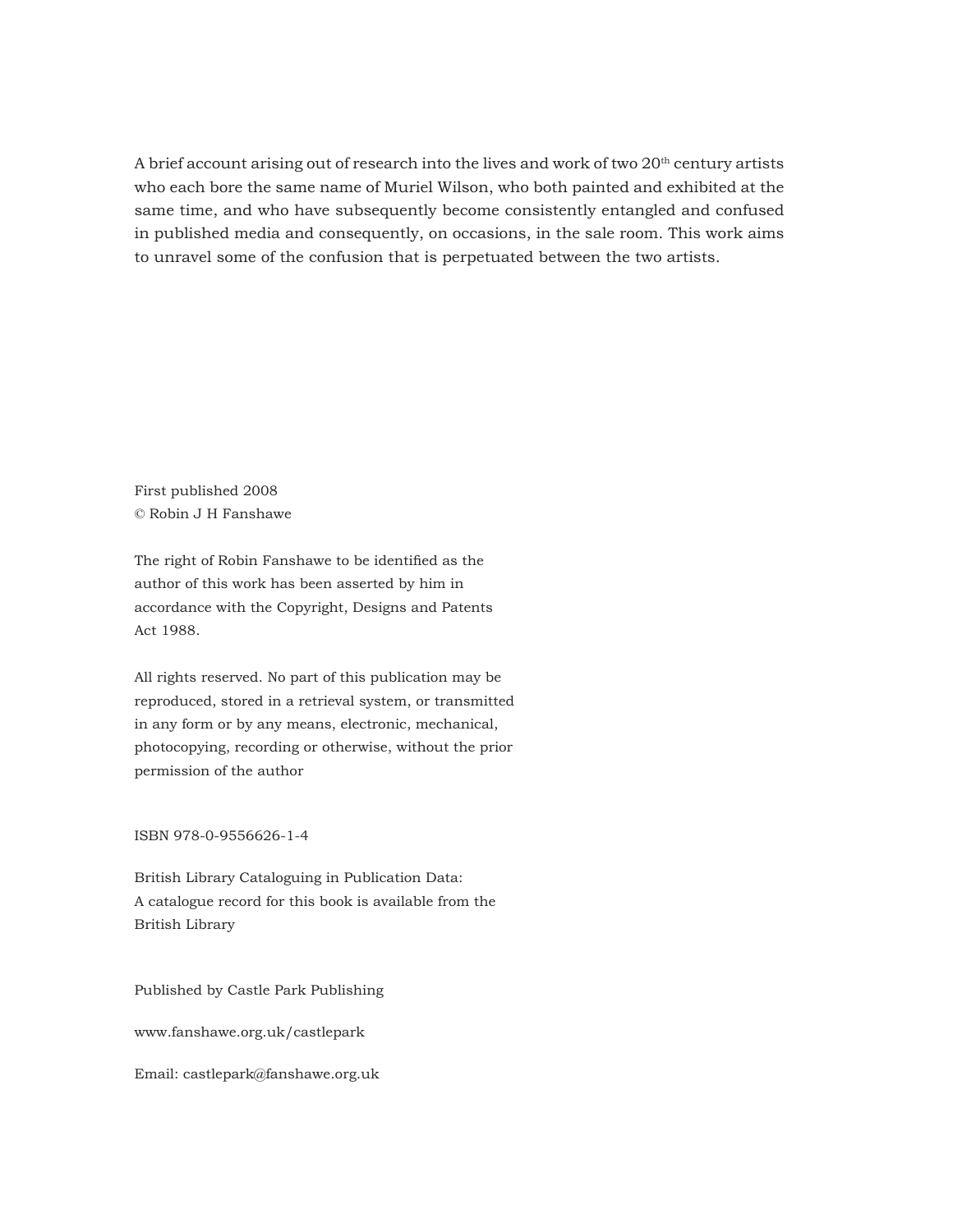# **Contents**

| Introduction and acknowledgements            | iv |
|----------------------------------------------|----|
| Muriel (née) Wilson                          | 6  |
| Muriel Gertrude Wilson (née Samuelson)       | 12 |
| Clarification of some conflicting references | 20 |
| In conclusion                                | 24 |
| Appendix – Recorded exhibitions              | 25 |
| Notes and references                         | 26 |
| Index                                        | 27 |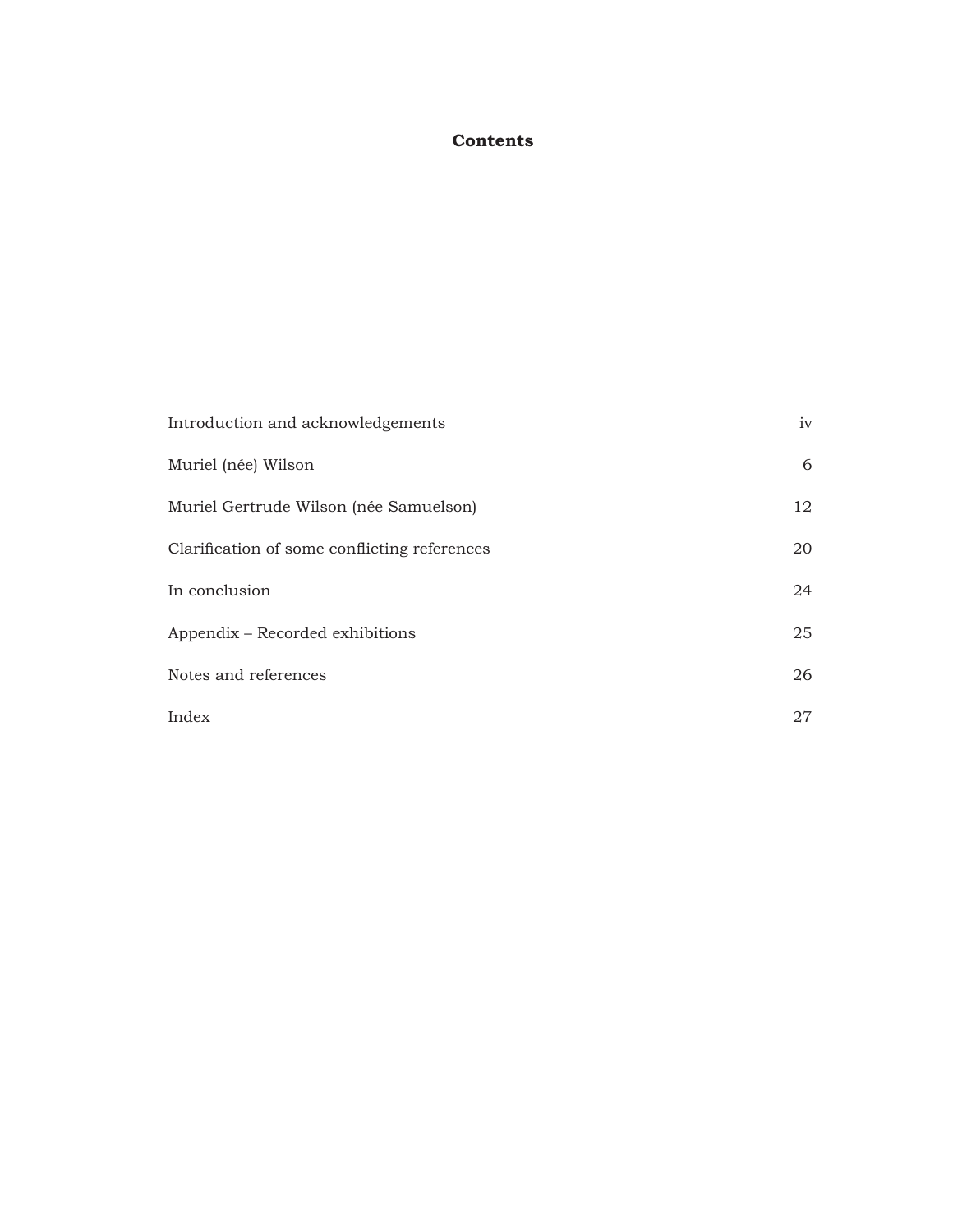#### **Introduction and acknowledgements**

The research for this work commenced after it had become abundantly clear<br>that there was continual replication in published media of the information<br>that had become thoroughly entwined concerning these two identically name that there was continual replication in published media of the information that had become thoroughly entwined concerning these two identically named and contemporary painters. The confusion evidently began to arise at quite an early date – and almost certainly during their lifetimes. It related then, and still relates now, principally to the dates quoted for the two artists, to later attributions of their works, and to their exhibiting history. This means that virtually every published reference to either artist is likely to contain at least some erroneous facts.

In order to attempt to re-apply the correct details relevant to each artist in turn, it became necessary to investigate the available published information relating to the two artists in question, and to analyse the validity of that information. This might appear on the face of it to be a relatively simple task, since one artist painted throughout her life following predominantly traditional English training, while the other moved into and became fully absorbed by Parisian modernism. However, a deeply-entrenched set of incorrectly attributed facts and details has consistently and thoroughly muddied the waters for both, and so somewhat deeper research into the two artists became an evident necessity.

It was the older of the two artists (by just 18 months) who was the original subject of research for a publication about the life, work and associates of the Victorian Scottish painter, George Wilson (1848-1890) – a late but dedicated follower of Pre-Raphaelite principles.1 It was originally intended that that publication should include a chapter about the artist descendants of Wilson and of his colleagues, principally those of John Butler Yeats (1839-1922) and John Trivett Nettleship (1841-1902). Muriel Wilson (1892-1974) was one of two close relatives of George Wilson's (the other being his niece, Rachel Cassels Brown (née Wilson) 1875-1953) who both became professional artists in their own right. Muriel was George Wilson's first cousin once removed, and pursued her professional life as a painter in oil and watercolour and also as an etcher. She lived in a variety of west London addresses throughout her life, and remained unmarried.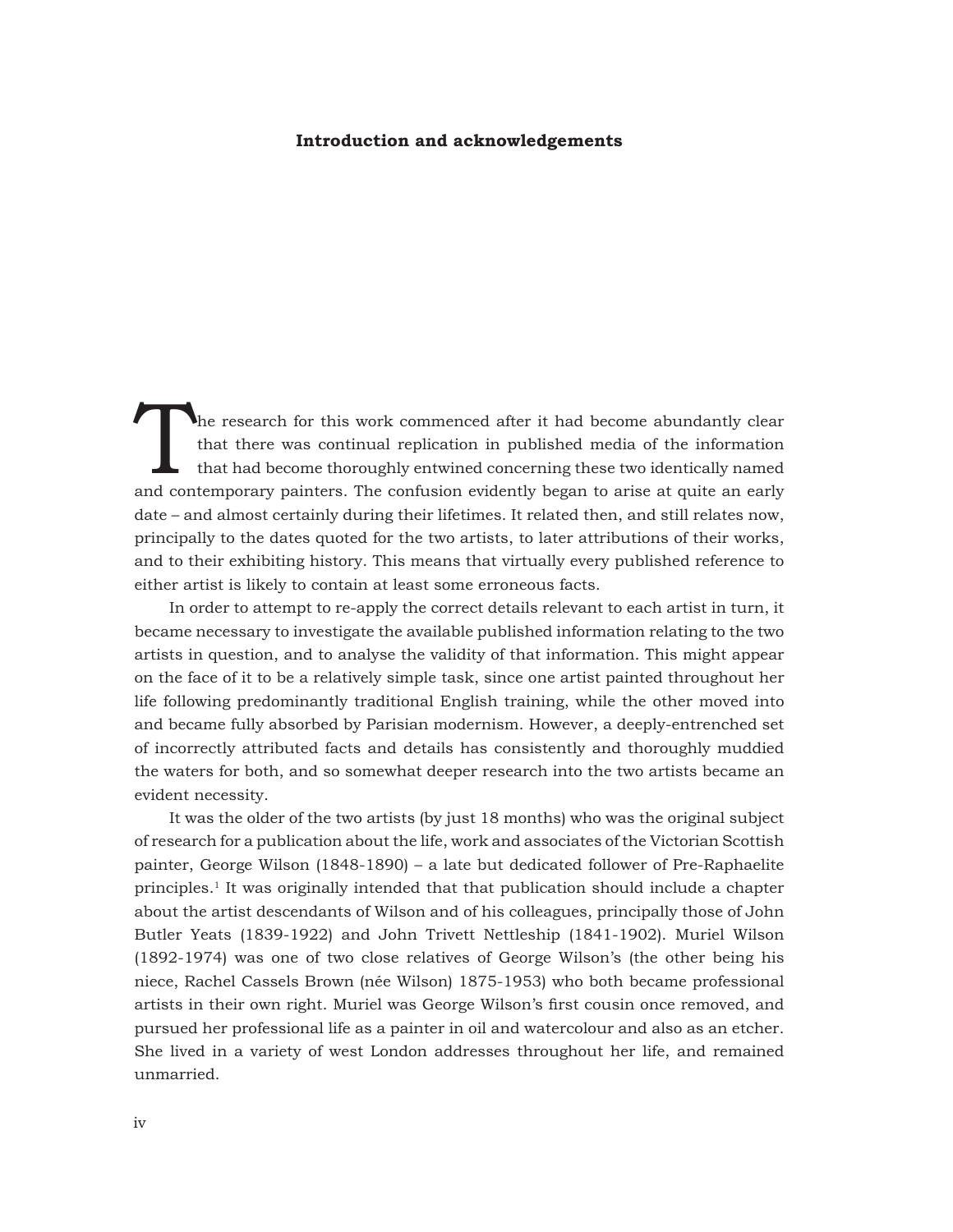#### **Muriel (née) Wilson**

The elder sons of the Wilson family from which MW descended had been farmers and factors (managing land agents for large aristocratic estates) for centuries on the north Banffshire lands that border the Moray Firth in the north-west Highlands of Scotland, and more latterly around Huntly in central Aberdeenshire. It was in these two adjoining Highland regions that George Wilson, MW's cousin from the previous generation, painted so many of his exquisite watercolour landscapes for which he became justly renowned. But generally the younger sons (and indeed the daughters) within this family tended equally to make good headway in their lives, either in the professions or in the world of commerce, and it was as distinguished doctors practising together in partnership in Huntly that MW's grandfather and his eldest son John made their names.

So it was likewise in commerce that MW's father, Robert Wilson, a younger son of that senior doctor, also made his name. After attending Kings' College in Aberdeen, he joined a firm of 'Advocates and Chartered Accountants' in Aberdeen for three years before emigrating to Chicago in 1879 to join the giant meat-packing and trading company of Armour & Co. Robert Wilson rose rapidly within Armour, eventually to direct all of the firm's export business from 1883 to 1898.

In August 1885 in Chicago, he married Clara Jane Valentine, also of recent Scottish émigré descent, and it was in that city that MW was born on  $21^{st}$  January 1892 (just two years after the death of her cousin George Wilson) as the fourth child in the family. No more is presently known of MW's early life in Chicago; but this is unlikely to be significant since in 1898, when she was just six years old, her father was posted back to London, complete with his wife and three surviving children, in order to establish the British branch of Armour & Co. Ltd. He remained as Managing Director of that firm until his early retirement through ill-health in 1910.

Both MW and her elder sister, Helen, were educated in England at Dulwich High School, following which they attended an establishment known as 'Madame Mottu's' in Teddington (possibly a 'finishing' school or a music school). Having developed a particular interest in art, MW went on alone from Madame Mottu's to the Crystal Palace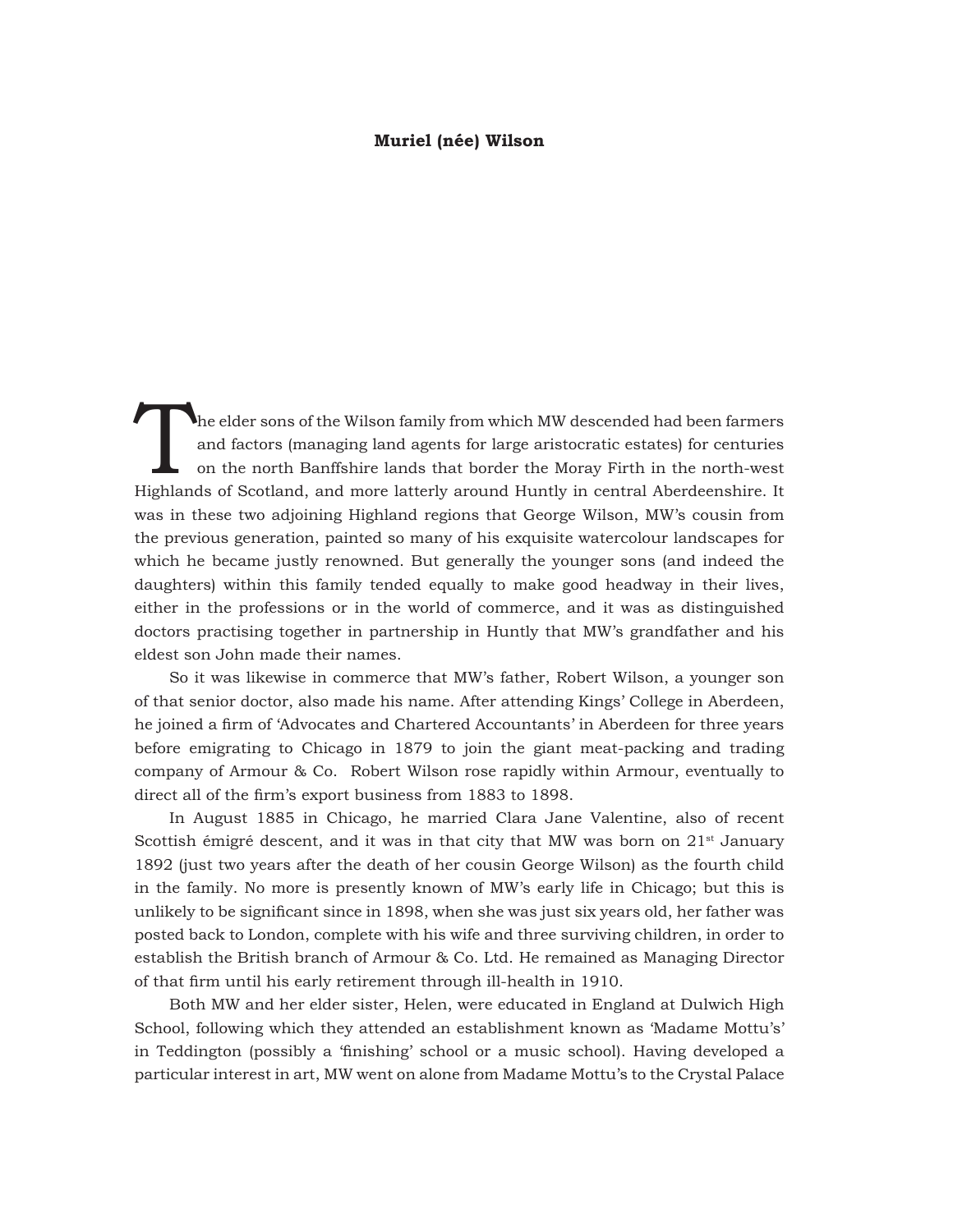Art School and subsequently the Central School of Arts and Crafts in Holborn. She had by then become resolved to pursue the life of a professional artist and from then on for the rest of her life she made her home base the Chelsea area of London. She painted in both oils and watercolours, but also had a particular interest in drypoint etching. $2$ Interestingly, MW's somewhat older cousin Rachel also specialised in etching and lithography, although she was trained in a somewhat earlier genre much influenced by the Glasgow School and consequently produced work that was always finely detailed. MW, in contrast, developed a much more open and freer style, making use of light and shadow to great effect. Unfortunately though, the now extreme scarcity of her work makes greater detailed criticism and comment almost impossible.

MW had two older brothers, the first of whom, another Robert, died in Chicago in his first year, while the second, Alister, also died unmarried at the young age of 24 while working in Glasgow. With Alister's death, the male line of this branch of the Wilson family ended. And since MW herself did not marry, the only future descent lay with her one elder sister, Helen. Helen was married in 1919 to Gordon Hope Robinson, the son of the founder of *Fairplay Shipping Journal*, the shipping industry magazine that Gordon eventually also owned and edited and with which his wife similarly became briefly involved later in her life.

The family settled in East Allington, Devon, where Helen Robinson produced two daughters, the youngest of whom died in an accident when just four years old. Helen's surviving elder daughter Margaret married in 1944, and in turn had two daughters of her own. This line then, although apparently now inaccessible, is believed to be the only remaining family descent within which any remaining oeuvre of MW's might well have descended. Nevertheless, examples of her work did indeed exist within the wider branches of the Wilson family well into the second half of the  $19<sup>th</sup>$  Century; but unfortunately, with the generally depleting generations of the Wilson family as a whole, these works also no longer now appear to be traceable.

MW exhibited her work across a fairly broad period, as will be seen below. Within the Wilson Family History, entitled *The Wilsons; A Banffshire Family of Factors* and published in 1936,<sup>3</sup> there is one very doubtful (despite being firsthand) reference to this, which states that MW exhibited at the Paris Salon and the Royal Institute of Painters in Watercolours (RI) galleries in Piccadilly. The author of the History (in fact, Dr. Andrew Cassels Brown – her cousin Rachel's husband) was a most pedantic man and compiled his History from first-hand family sources, so it is quite surprising that in respect of both of these exhibition references almost certainly neither is correct. Indeed, although MW was a most proficient watercolourist, The Royal Institute has no record of any exhibits at all by any Muriel Wilson. Similarly, it is difficult to acquaint MW's life and work with her ever having been likely to exhibit at the Paris Salons (although this is certainly not so for her namesake, MGW, as may be seen below). So, although it is both difficult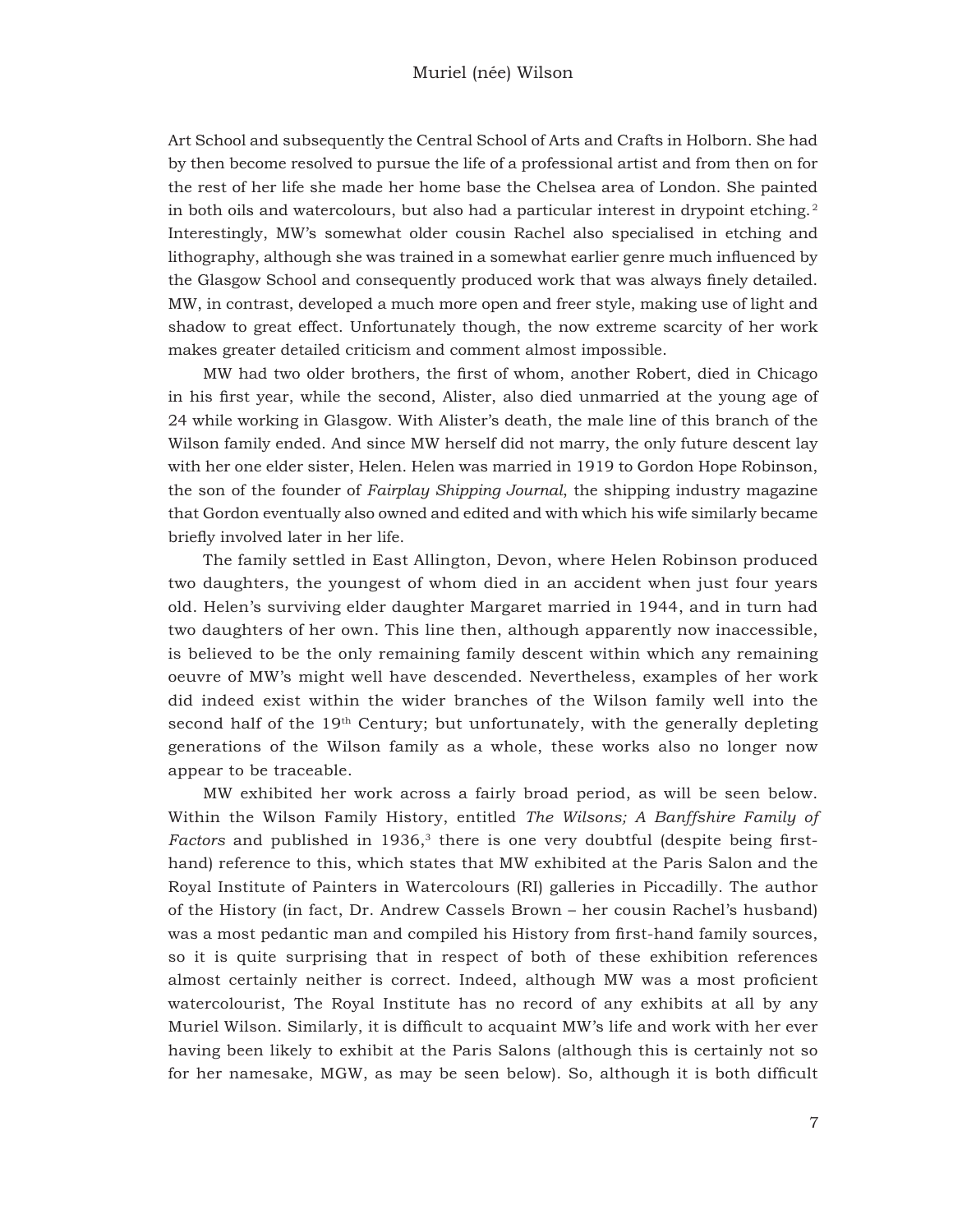and very curious to surmise how Andrew Cassels Brown could possibly have been misinformed about these facts, or could even simply have been confused along with everyone else as to which Muriel Wilson was which, they must remain open to the considerable conjecture.

Nonetheless, this misquotation equally cannot have contributed in any effective way to the area of general confusion that has arisen between the two artists, since the Wilson Family History was a private publication in only close family circulation. However, at the same time, it would appear from that quite brief account that MW was certainly enjoying a reasonable degree of success at that time. Conversely, it has regrettably been difficult to glean a great deal of subsequent information after a further 50 intervening years and a rapidly decreasing Wilson family to consult.

Nevertheless, the archive exhibition records of the various societies and galleries are available to consult, as well as previous research works such as Johnson and Greutzner's *Dictionary of British Artists, 1880-1940*. 4 From these sources, a certain amount can be gleaned and analysed, with care, as may be seen below in the section



*Roses* by Muriel Wilson, 1953. Oil on canvas, 12 in x 14 in (305 mm x 355 mm). Private collection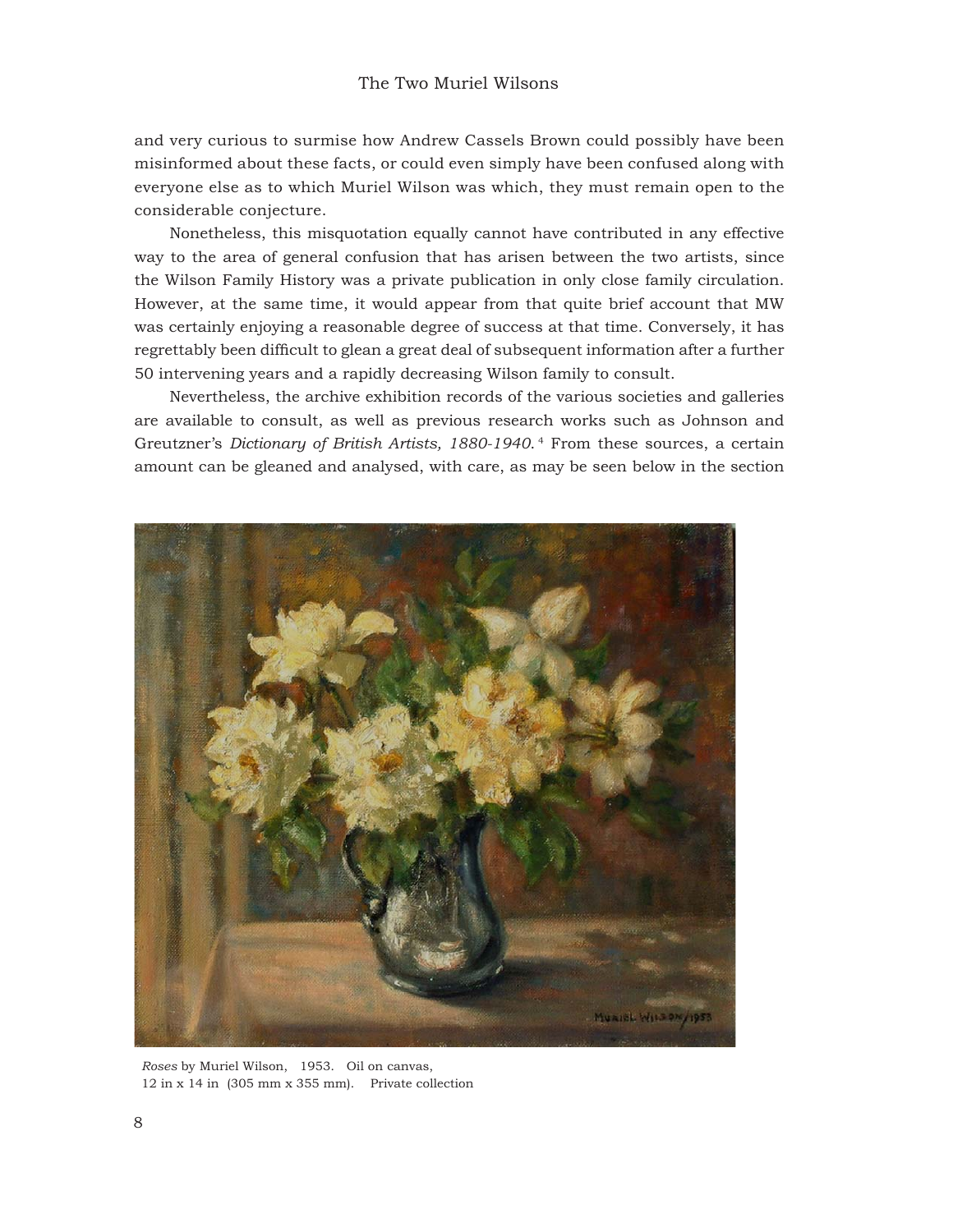### **Muriel Gertrude Wilson (née Samuelson)**

It has already been stated that the two Muriel Wilsons painted at exactly the same time – both with some success, but ultimately in very different styles – although as has already been suggested, their floral paintings fro t has already been stated that the two Muriel Wilsons painted at exactly the same time – both with some success, but ultimately in very different styles  $-$  although as has already been suggested, their floral paintings from quite of style.

The main differentiating factor in relation to the confusion over their names is that MGW in fact only became Muriel Wilson by marriage. She was born Muriel Gertrude Samuelson in Saltburn-by-the-Sea in North Yorkshire on 24th June 1893, some 18 months after her namesake.6 She was the youngest of the three daughters of Sir Francis Samuelson, 3<sup>rd</sup> Baronet of Bodicote, and his Canadian-born wife, Fanny (née Wright) of St. John, New Brunswick. MGW was also thereby sister to the 4<sup>th</sup> Baronet, who similarly bore his father's name of Francis, and who became a highly regarded motor racing driver – believed to be the only driver to have raced competitively at the highest level both before the First World War and then right the way through until after the Second.

Little has been discovered of MGW's early life, but her upbringing would undoubtedly have been typical for a young lady of her 'class' and status in late Victorian and Edwardian England. Where MW's lineage was descended from Scottish landed farming and various professions, MGW's was founded in generations of the British ironfounding and mining industries. Her grandfather, the 1<sup>st</sup> Baronet, had established Sir B. Samuelson and Co. Ltd, with wide-ranging industrial interests around Middlesbrough in North Yorkshire, including several collieries and the Newport Ironworks, and then eventually developed the Britannia Works in Banbury, Oxfordshire, where he eventually settled.

However, MGW's own father appears to have remained in the general area surrounding Middlesbrough, although the family seems to have moved around somewhat. It is not known where MGW first met her future husband, Bassett Fitzgerald Wilson (1888-1972), but the Wilson family had for a long time been large landowners and lords of the manor of Cliffe Hall to the west of Darlington, where they had made their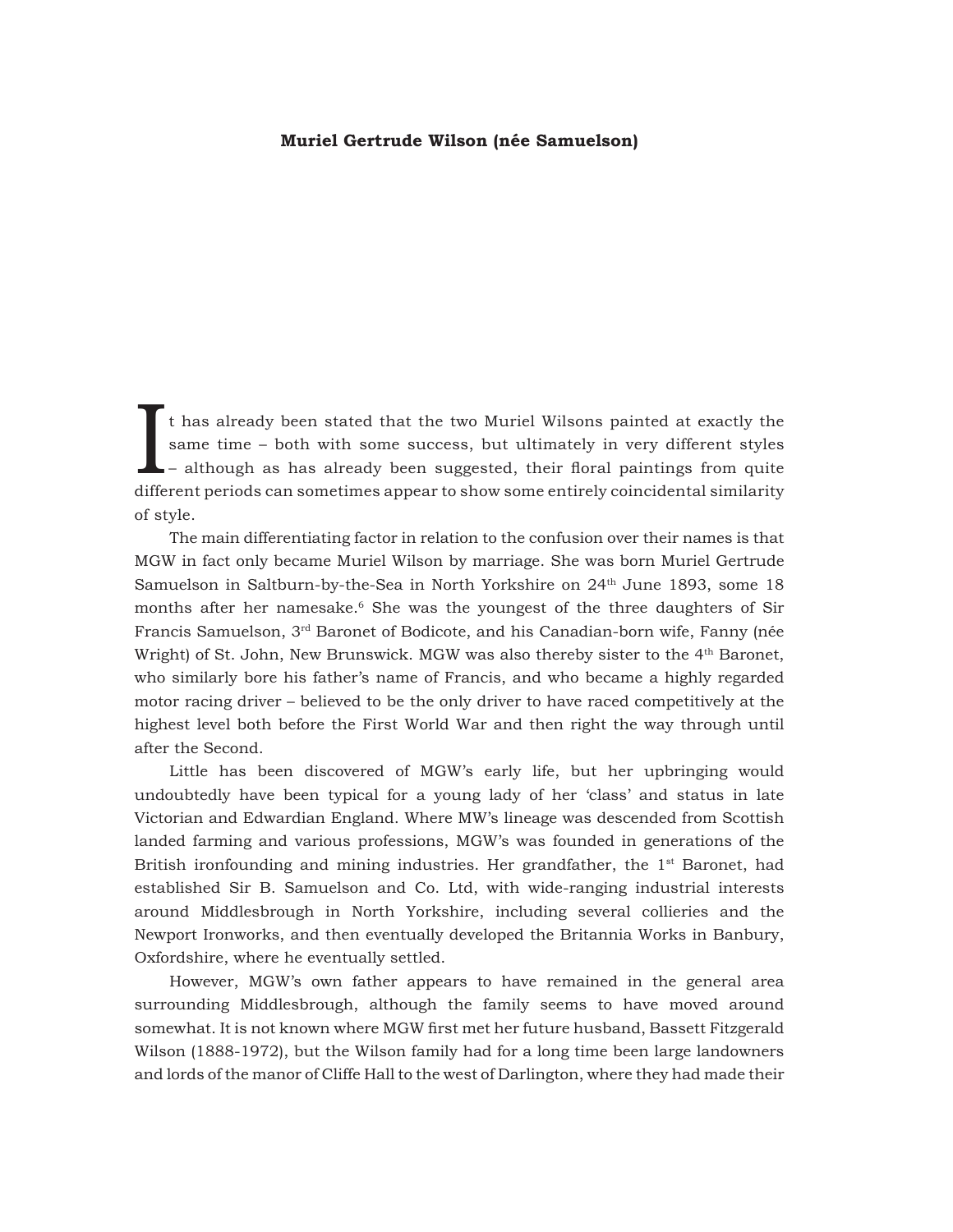money largely from the Wool Trade. Cliffe Hall is not a great distance from one of the addresses associated with the Samuelson family at Sockburn Hall, south of Darlington where indeed MGW's brother had been born.7

Bassett Wilson had been educated at Rugby and Trinity College Cambridge, where he read Law. After graduating, he briefly entered the Diplomatic Service, before joining a busy London law firm. However, he remained in this only for couple of years, since he promptly joined-up with the army at the outbreak of the First World War in 1914. The photograph of MGW reproduced here may indicate that she nursed during WWI and so this might have been an alternative as to where the two met.

Regardless of when and where they had met, on 24<sup>th</sup> April 1915, in the second year of the War, MGW was married to Bassett Wilson, and five years later, in the early months of 1920, she produced their only son,



Muriel Gertrude Wilson (née Samuelson), 1893-1977, from a photograph (undated) in private collection. MGW would appear to be around 25 in the photo and is possibly wearing the uniform of a volunteer nurse, although the initials UFF are not identified. This may just indicate that she nursed in the First World War and that this might be, alternatively, where she met her husband.

whom they named Paul Francis Bassett. Paul's father went on (as had a number of generations of his family before him) to become a highly-decorated soldier – Brigadier, OBE, MC, Croix de Guerre. He was severely wounded in the early days of the war, and was encouraged by his M.O. to take up therapeutic painting to help improve his eye to hand coordination – but then found that he not only enjoyed the occupation, but also had a good natural talent for it.

Following his severe wounding and the consequent recommended art therapy, he found he could continue successfully with his new-found talent even after he had returned to active service. He managed to produce sufficient work to enable him mount his first exhibition of drawings and watercolours in 1917 at Walker's Galleries in Bond Street, under the curious, but (for a serving officer at that time) essential pseudonym of *'Basfi du Bleu'*.

Whether or not it was due to her husband's advised therapy that MGW was stimulated to take up painting as well, it does appear that she did indeed commence at around that same time. And although she too quickly demonstrated a similar aptitude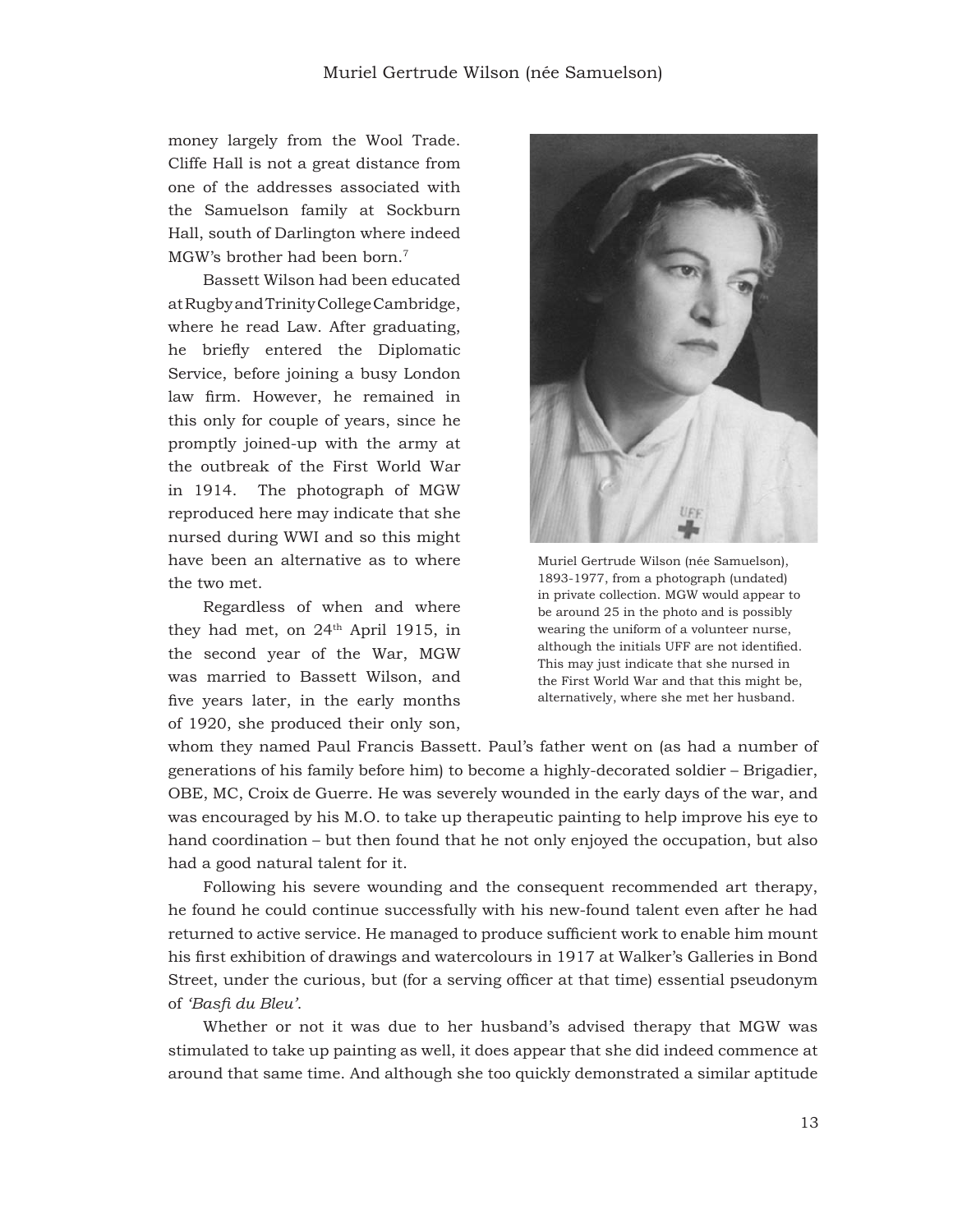# The Two Muriel Wilsons



*Peonies* by Muriel Gertrude Wilson, Possibly ca. 1920-1928. Oil on canvas.  $24\frac{1}{4}$  in x 20 in (616 x 508 mm). Private collection

to that of her husband, neither one of them ever undertook any formal training and both remained largely self-taught.

MGW, at this time, mainly painted landscapes in watercolour and floral pieces in oil. Although Bassett Wilson maintained his working life in practice as a successful lawyer after the First World War, he still continued to paint much more than purely recreationally and the two artists held their first joint exhibition at the Walker's Galleries in Bond Street in 1921, and continued to exhibit their essentially traditional English

pieces throughout the 1920s.

However, towards the end of the decade, they must already have been migrating towards a freer modernism, as MGW's work had already, by then, drawn the particular attention of R.H. Wilenski, the highly regarded Sunday Times Art Critic and historian of the Modernist Movement. Wilenski formed a collection of a number of MGW's works at this time, reproductions of which lie in the Witt Library, including landscapes, floral works, and fruit still life pieces.

Then suddenly in 1929, the Wilsons took the crucial decision to abandon their comfortable lifestyle in Knightsbridge and, packing their nine-year-old son Paul off to boarding school, they moved to Paris. There they took up lodgings in Montparnasse, the Mecca for Parisian artists and intellectuals. They moved into No. 23 in the rue Campagne-Première, an area which had become the habitat of such artists as Pablo Picasso, Modigliani, Joan Miró, and Kandinsky.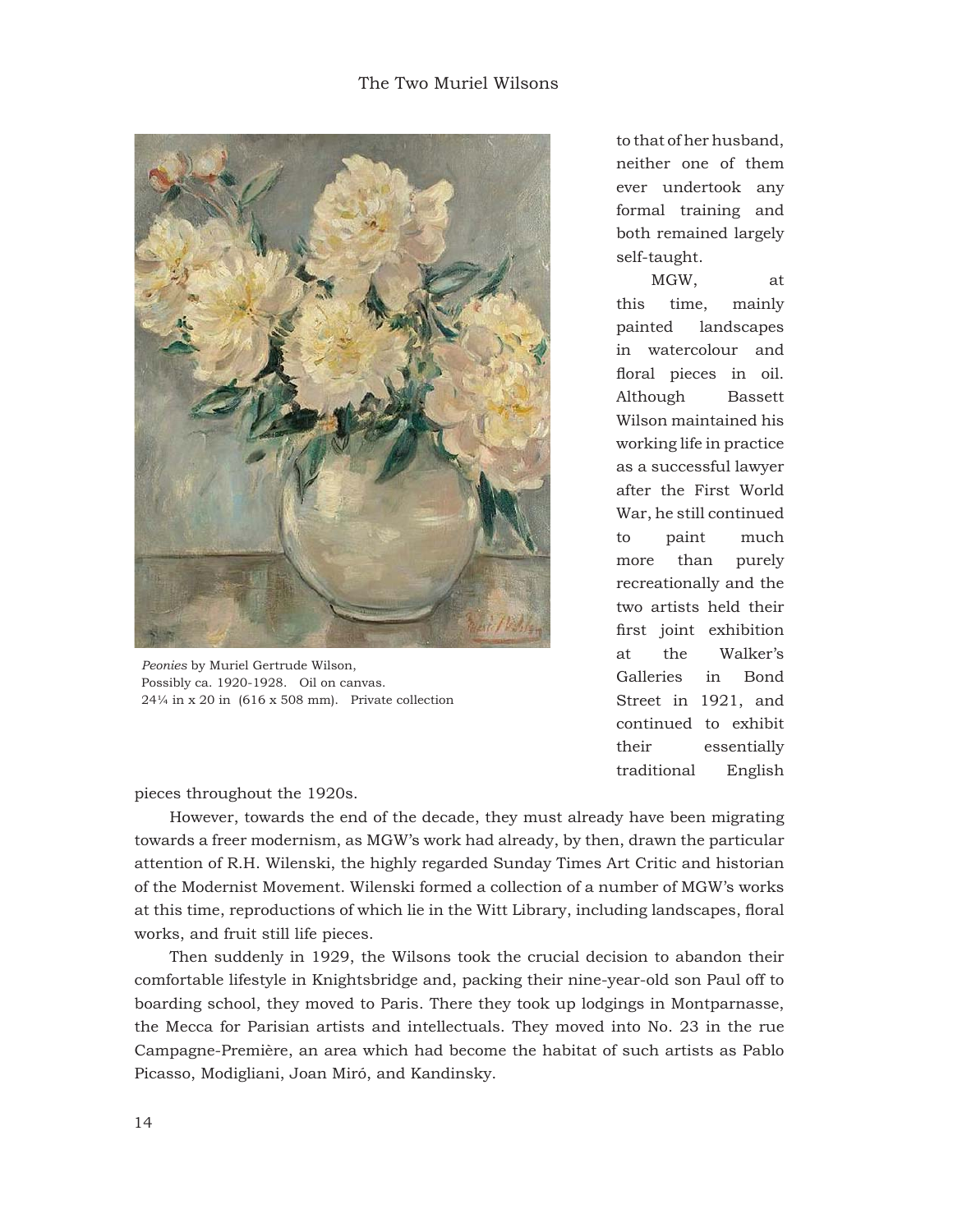Thus, they joined the only very small trickle of British painters who dared to cross the channel to find out what was going on the other side, but who ultimately by and large only flirted with what they found. Amongst only a very few others, one of the earliest (who was friendly with Degas and his colleagues, and who did work in France for many years) had been Walter Sickert.

Later, in the early 1920s there were also others such as Wyndham Lewis, David Bomberg, Jacob Epstein and Ben Nicholson who visited France somewhat more briefly and dabbled to varying degrees among the developments around abstraction, cubism, and surrealism. But probably the closest in aspiration to the Wilsons was Christopher Wood, who again spent much time in Paris and Brittany during the decade before his premature death in 1930. Wood had studied composition under André Lhote who was widely regarded at the time as the best teacher of composition in Paris, and although Wood mixed (as indeed had many of the others) with Picasso and other developmental artists, he never quite fully absorbed modernism, and just a few of his last paintings showed something of a flirtation with surrealism.

The two Wilsons, however, were entirely different. Once ensconced in Paris, their work changed direction quickly and fundamentally as they both became deeply absorbed into the Paris Modernist School, to the extent that they were considered at the time to be among the finest artists in the genre. They became friendly with, and fully integrated into, the modernist circle and, as with Christopher Wood, they were similarly befriended in particular by the cubist André Lhote, in whose studio they both worked from time to time. But they also worked with Man Ray, who taught MGW to become a skilled photographer. Perhaps it was with the encouragement of Man Ray that in 1930 they both went to the USA to exhibit jointly at the Knoedler Galleries in New York and Chicago. Chicago was, of course, where her namesake, MW, had been born, and there is a distinct possibility that MGW's later association with that city contributed to the perpetuated confusion over the two artists' dates and places of birth.

Subsequently, from 1933 onwards, both MGW and her husband exhibited regularly in the prestigious modernist exhibitions in the Paris Salons; but perhaps their most important invitation was to be as the only English *'invités'* to exhibit at the *Salon du Temps Présent* in 1935. The *Temps Présent* was organised by a group of French artists whose avowed aim was to 'wage war on the revival of academism', and from 1935 to 1937, the Wilsons exhibited alongside painters like Matisse, Dufy, Kisling, the Delaunays and Miro.

In June 1981, the renowned Art Critic, Max Wykes-Joyce, wrote a now essential précis biography of the two artists in the catalogue for a retrospective exhibition entitled 'Bassett and Muriel Wilson', held at the Patrick Seale Gallery in London.<sup>8</sup> In this now rare publication, he listed a comprehensive calendar of the Wilsons' principle exhibitions between 1917 and 1946. That list identified and confirmed that they had exhibited broadly, and particularly in France and occasionally in America, in addition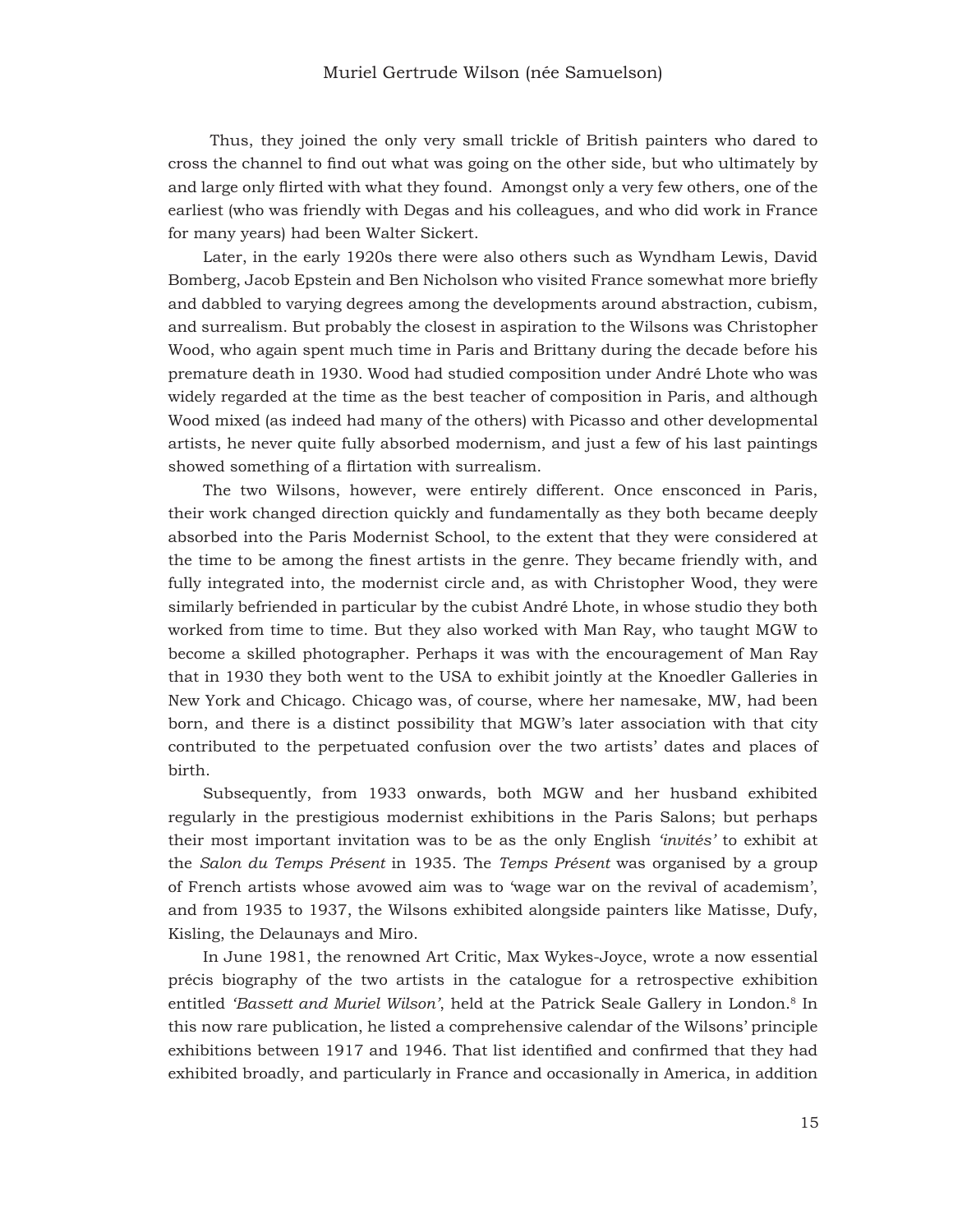#### The Two Muriel Wilsons

to the British exhibitions mentioned elsewhere in this account. The peak of this escalating exhibiting schedule came in 1934, when they showed works in no less than seven major venues: four in Paris, plus two in England and once in Finland.

During the latter years of the 1930s, their acceptance among the principal modernists of Paris became paramount – and total – and they concentrated their efforts on their adopted 'home' soil. Nonetheless, they still managed to fi t in wide-ranging travel throughout Europe. It was also at this time that MGW became entranced, as did so many artists from time to time over the years, with the life of the circus – and it is from this period that so many of her finest works, depicting the glamour that surrounded that life, emanated.



*Cirque d'Hiver II*, by Muriel Gertrude Wilson, Oil on canvas, ca. 1934-37. Size not known. Exhibited: Patrick Seale Gallery, 1981. Present whereabouts not known.

But then disaster struck with the outbreak of the Second World War. Although over 51, Bassett immediately joined the British Expeditionary Force and MGW helped to organise refugee reception in Paris. At the same time, their only son Paul also joined up, quickly transferring to the Commandos, where he fought in a number of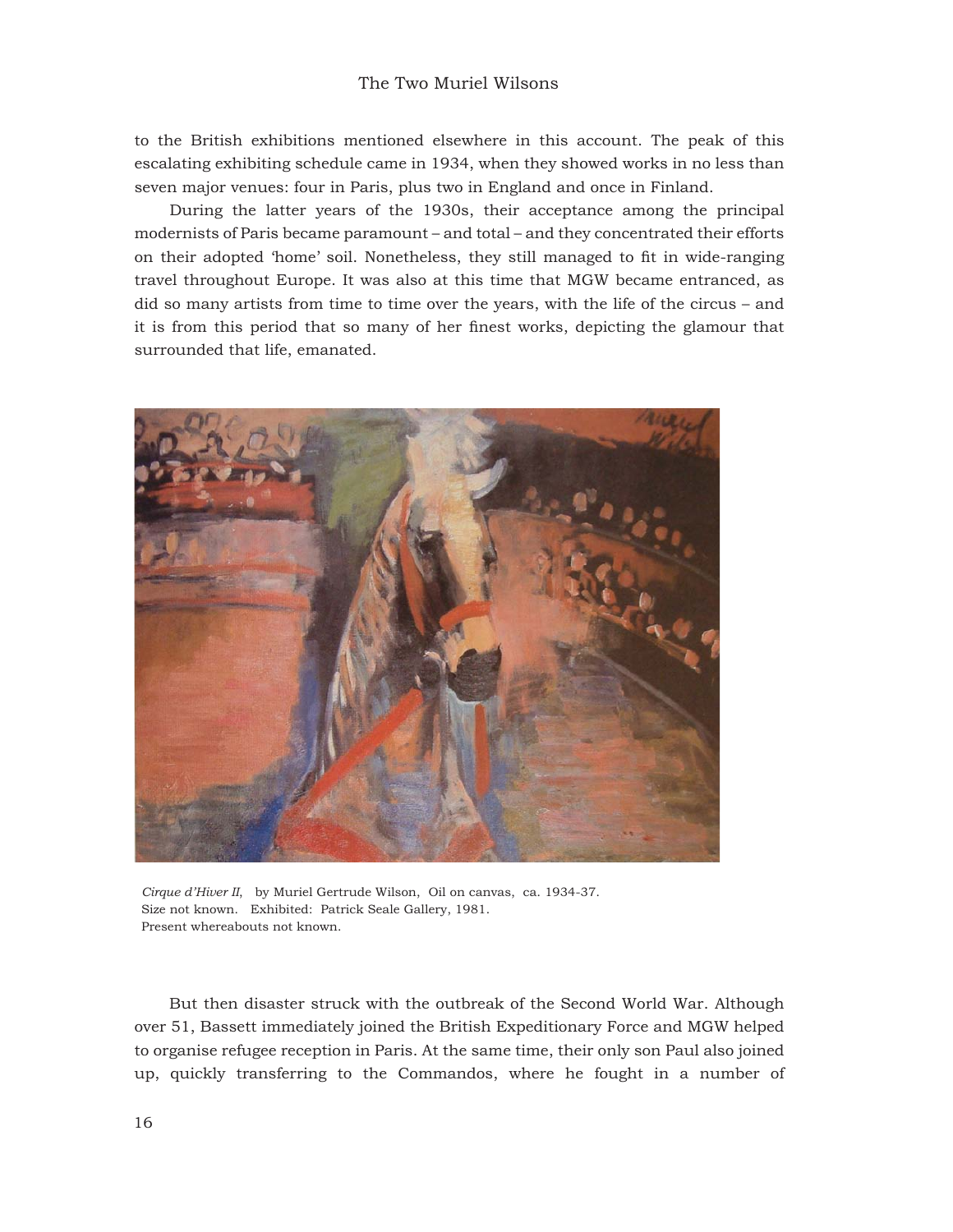Nevertheless, the greatest – and somewhat more complex – problem that appears to have perpetuated the confusion between the two artists is the identification as to which of the two Muriel Wilsons exhibited where and when. According to Johnson and Greutzner's *Dictionary of British Artists, 1880-1940*, rather inevitably in view of their virtually identical dates, just one 'Muriel Wilson' with a 'London address' is recorded as having exhibited between 1923 and 1932. The record shows just one entry each at the Royal Glasgow Institute of Fine Art (RGI) , the Royal Scottish Academy , and the Lefevre Gallery; whilst three paintings were exhibited at the Goupil Gallery , four at the Walker Art Gallery in Liverpool, and five at the Society of Women Artists (SWA). Although it must immediately be commented that Johnson and Greutzner's Dictionary is an enormously expansive and valuable tome, it does contain a number of quite natural inconsistencies due to its inevitable reliance upon what has simply been recorded previously by others in various catalogues and publications. It is certain, therefore, that there is a degree of confusion that has been generated via this entry alone – and equally certainly perpetuated thereafter. In the case of the two Muriel Wilsons then, some analysis of the record is essential at the outset.

As referred to above, and as may be seen below, there is a specific record of MGW's (and Bassett Wilson's) exhibiting history within the précis biography that accompanied the 1981 Patrick Seale Gallery exhibition of their work. This demonstrates some frequency in the various Paris Salons after both she and her husband became highly respected within the French Modernist movement, but it also identifies occasions in the UK at the Walker Art Gallery in Liverpool, Walker's Galleries in Bond Street, London, the Goupil Gallery, and the Lefevre Gallery, amongst one or two others. This record therefore enables us to recognize, with reasonable certainty, which of the Dictionary's entries relate to MGW.

Similarly, the remaining entries that refer to the RGI, the Royal Scottish Academy, and the Society of Women Artists also almost certainly appear to relate to MW – and this may indeed at least explain one of Andrew Cassels Brown's inaccuracies in his Wilson Family History, perhaps by way of simply misquoting the 'Royal Institute' for the RGI. Reference back to all the original sources has been made wherever possible and, whilst not always 100% conclusive, these do seem to endorse this analysis – albeit with a couple of further curious confusions or exceptions in relation to the SWA.

So; the single RGI entry, in fact in 1928, entitled *'Sunflowers and Butterflies'* was in the prints and drawings section, and by date, subject and medium is certainly most likely to be an etching appropriate only to MW. This applies equally to the single 1930 Royal Scottish Academy entry, again in the drawings and prints section, entitled *'St Jean: pied-de-port'* . The RGI entry was submitted c/o St George's Gallery, 32a George Street, London W1, while the RSA entry was from 20 Courtfield Gardens, London SW5.